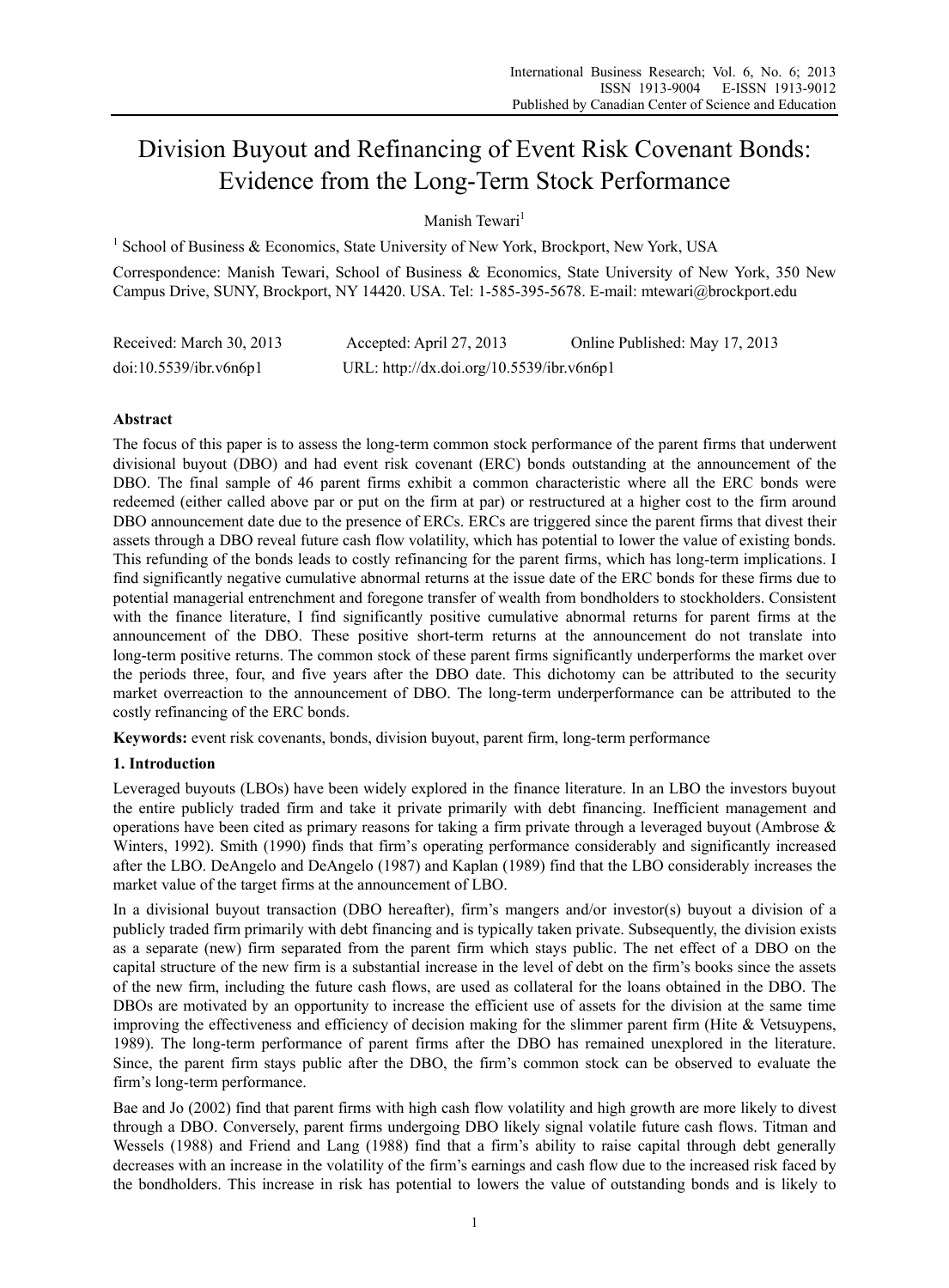trigger protective covenants in these bonds. Due to the transfer of wealth from bondholders to stockholders, the lower bond values result into higher returns for the common stockholders. Hite and Vetsuypens (1989) find that the shareholders of the parent firms, undergoing DBO, experience positive and significant wealth effect at the announcement of the DBO.

The event risk covenants (ERCs) in bonds are intended to deter negative wealth effect for the bondholders in the event of a major restructuring of the firm including leveraged and divisional buyouts (Cook & Easterwood, 1994). These covenants allow bondholders to put the bonds back at par on the firm undergoing these events. Bondholders can use the presence of ERCs in bonds as a bargaining tool and require the firms to restructure and reissue the existing bonds or call the bonds at more favorable terms to bondholders. The ERCs are also commonly referred to as poison puts or super poison puts in finance literature. The ERCs are known to be effective in achieving their intended purpose. Billet, Jiang, and Lie (2010) finds that the bonds with ERCs perform significantly better than the bonds without the ERC protection during a leveraged buyout.

I investigate a sample of 46 parent firms, with non-convertible ERC bonds outstanding, that underwent DBO. I find that all the bonds were either refunded (put back by bondholders or called prematurely) or restructured around the DBO announcement date. This observation is in conformity with the argument by Asquith and Wizman (1990) who state that the bondholders must be appropriately compensated with a premium for the covenant protected bonds that are called due to a buyout since the buyout violates the protective covenants. The ERC protection results in firms refunding the protected bonds at or above premium or restructuring them to the benefit of the bondholders. This refunding leads to a higher refinancing cost for the firm which has long term implications (Chatfield & Moyer, 1986).

The prime focus of this paper is to study the long-term market performance of the parent firms, with ERC bonds outstanding at the DBO announcement, over the periods three, four, and five years after the DBO. The objective is to study how the refunding of these bonds affects the long-term returns to the common stockholders. Using Fama and French (1993) model, I find that these firms significantly underperform the market in the long-term after the DBO. This result conflicts with the observation of significant positive cumulative abnormal returns around the announcement of the DBO. This dichotomy can be attributed to the short-term exuberance by the investors (Barberis, Shleifer, & Vishny, 1998). I also find strong evidence of negative cumulative abnormal returns around the issue date of the ERC bonds for these firms. This further confirms the finding by Roth and McDonald (1999) that ERCs in bonds have the potential to induce managerial entrenchment as well as prevent wealth transfer from bondholders to stockholders. These results have important implications for the bond and common stock investors and funds.

# **2. Literature Review**

# *2.1 DBO and the Parent Firm*

According to Hite and Vetsuypens (1989), the benefit to the parent firms undergoing DBO accrues largely from the improved efficiency and lower complexity of the decision-making for the management of the firm. The expected result after the sale of the division for the parent firm is a smaller, efficient, and more manageable firm. The shareholders of the parent firm, undergoing DBO experience positive wealth effect at the announcement of the DBO (Hite & Vetsuypens, 1989). In contrast the bondholders of the parent firms are susceptible to a significant loss of wealth due to the transfer of wealth from bondholders to stockholders. Maxwell and Rao (2003) find negative abnormal returns for the bondholders of the firms undergoing divisional divestiture in the announcement month. A significant proportion of the wealth accrued to the stockholders at the DBO announcement results from the losses incurred by the bondholders. Bae and Jo (2002) find that a parent firm with higher volatility of cash flow is more likely to divest a division through a DBO. Hence, a parent firm undergoing DBO is likely to signal high variability of future cash flows consequently, lowering the market value of existing bonds. The parent firms undergoing DBO are categorized as high growth firms with high cash volatility (Bae & Jo, 2002) in contrast to non-leveraged divestitures such as spin-offs or equity carve-outs where the specific characteristics of the parent firms remain largely unclear.

# *2.2 ERC Bonds and Negative Wealth Effect for Common Stockholders*

According to Kahan and Klaussner (1993), ERCs in bonds lower the probability of takeover which can entrench the management. Entrenched management is likely to take actions which may not be in the best interest of the stockholders consequently, increasing the agency cost between the stockholders and managers. This agency problem can lower the stockholder wealth (Shleifer & Vishny, 1989; Roth & McDonald, 1999). In addition, the lower probability of takeover effectively reduces the potential of a premium stockholders are likely to earn in the event of a buyout. This premium largely results from the transfer of wealth from bondholders to stockholders.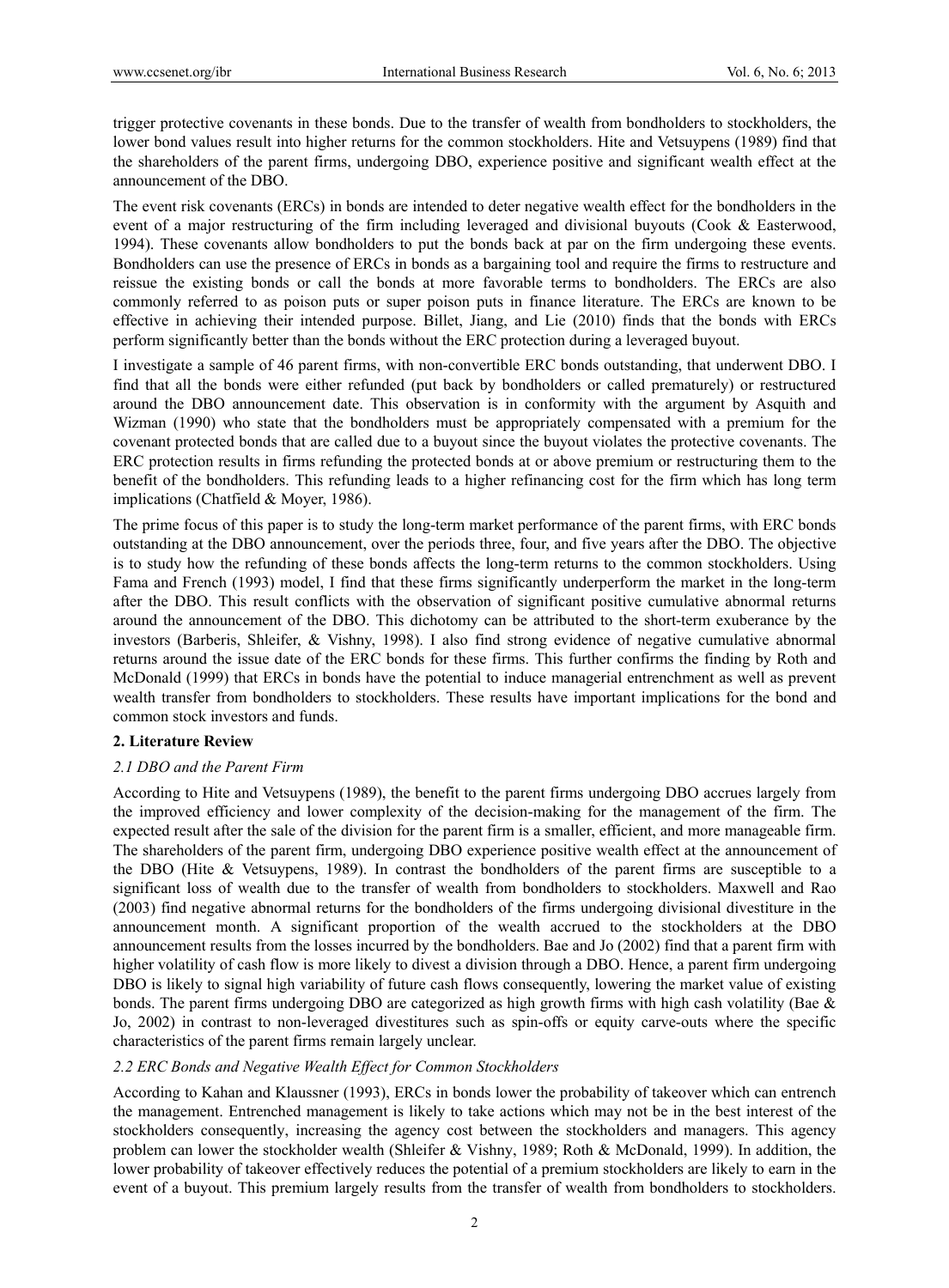This foregone wealth transfer can reduce the stockholder wealth. Perumpral, Davidson, and Sen (1999) attribute negative announcement effect on the stock price to the presence of ERCs in bonds.

#### *2.3 ERC Bonds and Positive Wealth Effect for Common Stockholders*

The LBOs enable wealth transfer from bondholders to stockholders (Warga & Welch, 1993; Asquith & Wizman, 1990; Cook, Easterwood, & Martin, 1992). Presence of ERCs in bonds effectively limits this transfer of wealth, thereby reducing the potential conflict of interest between the stockholders and bondholders (Myers, 1977; Jensen & Meckling, 1976). This reduction in the conflict between the stockholders and bondholders potentially reduces the financing cost to the firm since the bondholders are willing to accept lower coupon rate for the lower risk of transfer of wealth (Cremers, Nair, & Wei, 2007).

# *2.4 Effect of Refunding of ERC Bonds Due to the DBO*

All the ERC bonds in our sample of parent firms are redeemed, put back, or restructured around the announcement of DBO date. This action can be attributed to the presence of ERCs in these bonds. In all the instances where the bonds are redeemed (called), they are redeemed at a premium. Since this type of redemption is not optimal (suboptimal) for the firm, it comes at a greater cost. According to Vu (1986), the firm is willing to pay a premium when the bonds with restrictive covenants are called. This premium is based on the opportunity cost of terms of covenants.

For the bond issues where the terms of the bonds are restructured with new terms more beneficial to the investors, the long-term cost to the firm can be substantial. According to Chatfield and Moyer (1986), the inclusion of a put feature on a bond changes the benefits and costs to the issuer. The issuer enjoys an initially lower anticipated interest cost on the capital raised but faces substantial cost due to the risk of early refunding and a higher interest rate the firm is likely to pay on new bonds to replace (refinance) the issue put back on the firm. Once refunded (suboptimal call or put back), the firm can refinance the bonds only at the higher current market rates. This has potential of substantially increasing long-term financing cost to the parent firm.

## *2.5 Long-Term Performance after an Event*

The long-term stock performance after a special event has been well documented in finance literature. Speiss and Affleck-Graves (1999) evaluate the long-term performance of common stock of the firms after the issue of the straight debt. They find strong evidence of negative long-term returns. Affleck-Graves and Miller (2003) study the long-term performance of the firms after the optimal call of the debt. They find evidence of positive long-term returns. Tewariand Ramanlal (2010) study the long-term performance of firms issuing bonds with both call and put options embedded in the bonds. They find strong evidence of higher returns from issue date to the put date but find an evidence of lower returns after the put date.

#### **3. Hypotheses Development**

Lehn and Poulsen (1991) argue that the ERCs are included in the bonds of the issuers where the risk of the LBO is high. The market's expectations of the parent firm being involved in an LBO or a DBO is expected to be much higher for the parent firm that actually undergoes DBO later. Hence, the market's reaction to the announcement of bond issues with ERCs for these firms (much prior to the DBO) is expected to be negative since forgone wealth transfer and managerial entrenchment far outweigh the benefit of lower agency cost associated with ERCs. This logic formulates hypothesis 1.

## *H1: The common stock cumulative abnormal returns around the issue date of ERC bonds for these firms should be negative*.

Hite and Vetsuypens (1989) find positive abnormal returns for the parent firm at the DBO announcement. They argue that in addition to the premium the parent receives for the divested division, the DBO reduces the complexity of decision making by reducing the diversity of the assets to be managed by the management team. This potentially provides operational benefit to the parent firm. The common stock investors focused on this benefit are likely to bid up the stock price upon the DBO announcement. This argument helps formulate hypothesis 2.

## *H2: The common stock cumulative abnormal returns for the parent firm around the announcement of DBO should be positive*.

The DBO reveals the riskiness of the future cash flows for the parent firms, which lowers the value of existing debt. The future debt is likely to be issued at a higher cost. ERCs in bonds require parent firms to redeem or restructure these bonds at DBO. The refinancing of these bonds due to the DBO is likely to substantially increase the long-term financing cost to the parent firm. This financing cost is likely to overshadow any operational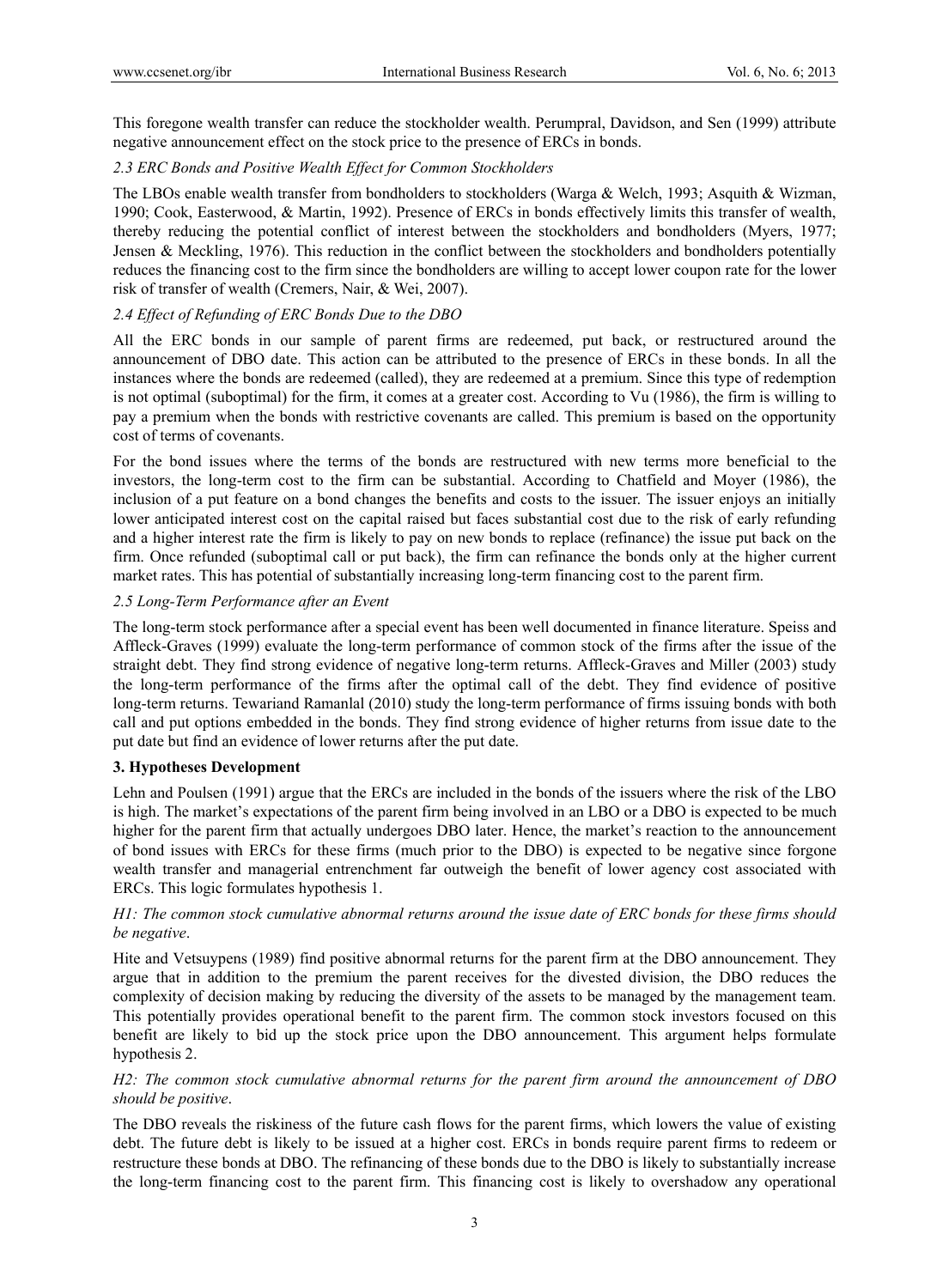benefit from the sale of the division. The short-term exuberance (positive DBO announcement effect) may not transform into the positive long-term returns (Barberis et al., 1998). All the effects of DBO and the refinancing of the redeemed or restructured ERC bonds on the parent firms are only realized in the long-term. This argument helps formulate hypothesis 3.

*H3: In the long-term, the common stock of the parent firm should underperform after the DBO date.* 

## **4. Sample Selection**

The Securities Data Company Platinum database (SDC Platinum) is used to collect the bond data. The Bloomberg bond data is used to gather details of the terms of redemption of these bonds. The initial sample is collected for all the firms with ERC bond issues after 1986. The year 1986 is chosen as the starting year since that is the historical limit on the Bloomberg bond data. The initial sample is further screened for the ERC bond issuing firms that underwent DBO. The initial sample of firm with ERC bond issues are further screened for the following conditions.

a) At least one year should have elapsed from the issue date to the DBO announcement date in order to eliminate the bonds issued to finance DBO.

b) The cutoff date for the sample parent firms is set as 2007 since the objective is to measure the long-term performance over the period five years after the DBO announcement date.

c) The issuing firm must be listed on a US exchange.

d) The stock prices must be available on the Center for Research in Security Prices (CRSP) database.

The firms are further screened on Bloomberg to determine if the ERC protected bond issue was called, put, or restructured and the terms of restructure. The final full sample consists of 46 issues of the parent firms that underwent DBO and had ERC bonds outstanding that were redeemed or restructured around the DBO date.

## **5. Research Methods**

## *5.1 Short-Term Event Study (Announcement Effect)*

#### 5.1.1 Fama-French Model

The focus of this study is to examine the determinants of cumulative abnormal return on the common stock of the firms over the event period. The abnormal returns are estimated using the Fama and French (1993) three-factor model (F-F hereafter) with a pre-event estimation window of [–255,–46] trading days prior to the event date. The F-F model is represented by the equation 1 below:

$$
(R_{it} - R_{ft}) = \alpha_i + \beta_i (R_{mt} - R_{ft}) + s_i S M B_t + h_i H M L_t + \varepsilon_{it}
$$
\n<sup>(1)</sup>

Where,

 $R_{ft}$  = the risk free rate.

 $R_{it}$  = the daily return of the stock *i* on day *t*.

 $R_{mt}$  = the return on the CRSP value-weighted index on day *t*.

 $SMB_t$  = the return on the mimicking portfolio for size (Small minus Big) on day *t*.

 $HML_t$  = the return on the mimicking portfolio for book-to-market (High minus Low).

The values and details of the construction of the variables  $R_{mt}$ ,  $R_{ft}$ ,  $SMB_t$ , and  $HML_t$  are obtained from the Kenneth French website.

Equation 1 defines the relationship between the stock returns and the market during the pre-event estimation period [-255, -46]. Regression analysis using equation 1 is used to predict the expected daily returns for a given stock on a given day using CRSP value-weighted index on that day. The expected return  $(R_{it})$  for a stock *ion* day *t* is represented by equation 2 below:

$$
(\hat{R}_{it} - R_{ft}) = \hat{\alpha}_i + \hat{\beta}_i (R_{mt} - R_{ft}) + \hat{s}_i S M B_t + \hat{h}_i H M L_t + \hat{\varepsilon}_{it}
$$
\n(2)

The event study captures the effect of some unexpected new information on the firms' stock prices. The abnormal return is calculated for each day by subtracting the firm's expected stock return (i.e. the return you would expect given its beta or association with the F-F value weighted overall stock market return over the 255 days prior to the event) from the actual observed return (MacKinlay, 1997).

For each firm the daily abnormal return  $(AR_{it})$  and the cumulative abnormal return (CAR) are calculated in the event window for examining the extent to which the stocks responds to the event. The  $AR_{it}$  is calculated by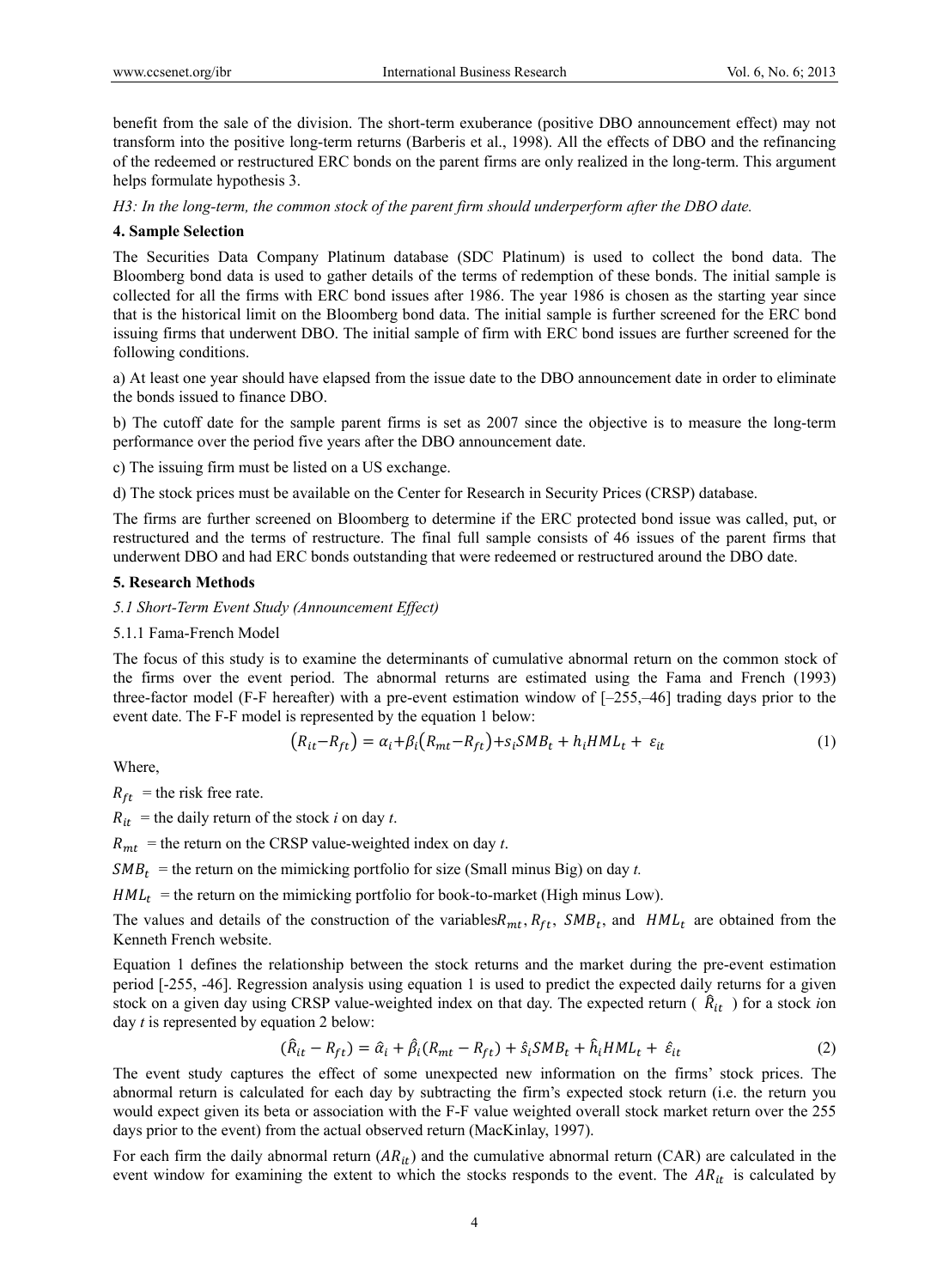equation 3 below:

$$
AR_{it} = R_{it} - \hat{R}_{it} \tag{3}
$$

Where  $R_{it}$  is the actual return on stock *i* on day *t* in the event window.

The CAR is calculated using equation 4:

$$
CAR_{(t2,t1)} = \sum_{t1}^{t2} AR_t
$$
\n
$$
(4)
$$

Where  $t \cdot l$  and  $t \cdot l$  represent beginning and the end of the three day trading window,  $t \in (t \cdot 1, t \cdot 2)$ .

#### 5.1.2 Market Model

The results for abnormal results are also obtained using the market model in order to check the robustness of results from the F-F model.

The market model uses the equation 5:

$$
(R_{it} - R_{ft}) = \alpha_i + \beta_i (R_{mt} - R_{ft}) + \varepsilon_{it}
$$
\n<sup>(5)</sup>

The expected return over the estimation period [-255, -46] is computed using equation 6:

$$
(\hat{R}_{it} - R_{ft}) = \hat{\alpha}_i + \hat{\beta}_i (R_{mt} - R_{ft}) + \hat{\varepsilon}_{it}
$$
\n
$$
\tag{6}
$$

The abnormal return is computed using equation 3 and the CAR is computed using equation 4.

#### 5.1.3 Event Study at the Issue Date

This study uses issue date rather than the announcement date for the bond sample to measure abnormal returns around the issue date. According to Harvey, Lins, and Roper (2004), the announcement date for a typical bond issue almost always occurs either on the issue date or after the issue date. Even in the cases where the announcement is made prior to the issue date, market is unsure whether the issue will actually take place. In addition, the details of the contract parameters of the bonds are not revealed until the issue is registered. Therefore, the event window  $(0, +3)$  is primarily used to fully capture the reaction of the market after the details of the debt issue are fully digested by the market. Results for the windows  $(0, +1)$  and  $(0, +2)$  are also provided to observe the momentum of abnormal returns.

#### 5.1.4 Event Study at DBO Announcement

The abnormal returns are measured around the DBO announcement date with expectations that the market is likely to react very sharply to the DBO news. A DBO announcement is likely to produce highest abnormal returns over the  $(0, +1)$  window, which is the primary window of focus in this study. The results for the other windows  $(-1, +2)$  and  $(0, +3)$  are also provided. The  $(-1, +2)$  is chosen in order to capture the abnormal returns just in case the DBO news was leaked a trading day prior to the announcement date. The  $(0, +2)$  window is used to test whether the momentum of abnormal returns continued for a trading day longer.

#### *5.2 Long-Term Event Study*

The long-term study to examine the long-run performance of the common stock of the 46 parent firms that underwent DBO also uses F-F regression method. The fourth factor commonly known as momentum factor (Brav, Geczy, &Gompers, 2000) is included to account for the presence of any momentum in the return. Since the objective is to measure the long-term monthly returns after the DBO announcement date, the common stock returns are examined over the periods three, four, and five years after the DBO announcement date.

The four factor model used to determine the long run performance is represented by equation 7:

$$
(R_{pt} - R_{ft}) = \alpha + \beta (R_{mt} - R_{ft}) + s (SMB_t) + h (HML_t) + u (UMD_t) + \varepsilon_t
$$
\n
$$
\tag{7}
$$

Where,

 $R_{pt}$ = the return on the portfolio of sample firms in month *t*. It is calculated using the calendar time average method where each month's returns represent the monthly average for each stock's return that falls in that month (Mitchell & Stafford, 2000). The portfolio of firms is formed for each month that falls in the event period and monthly portfolio returns are calculated beginning from the month when the DBO announcement is made and continues over the event period.

#### $UMD_t =$  the momentum factor.

The explanation of variables  $R_{mt}$ ,  $R_{ft}$ ,  $SMB_t$ , and  $HML_t$  is provided in section 5.1.1. The value and the details of construction of  $UMD<sub>t</sub>$  are obtained from the Kenneth French website.

The primary focus in the long-term studies is on the intercept term  $\alpha$ , which captures the abnormal returns per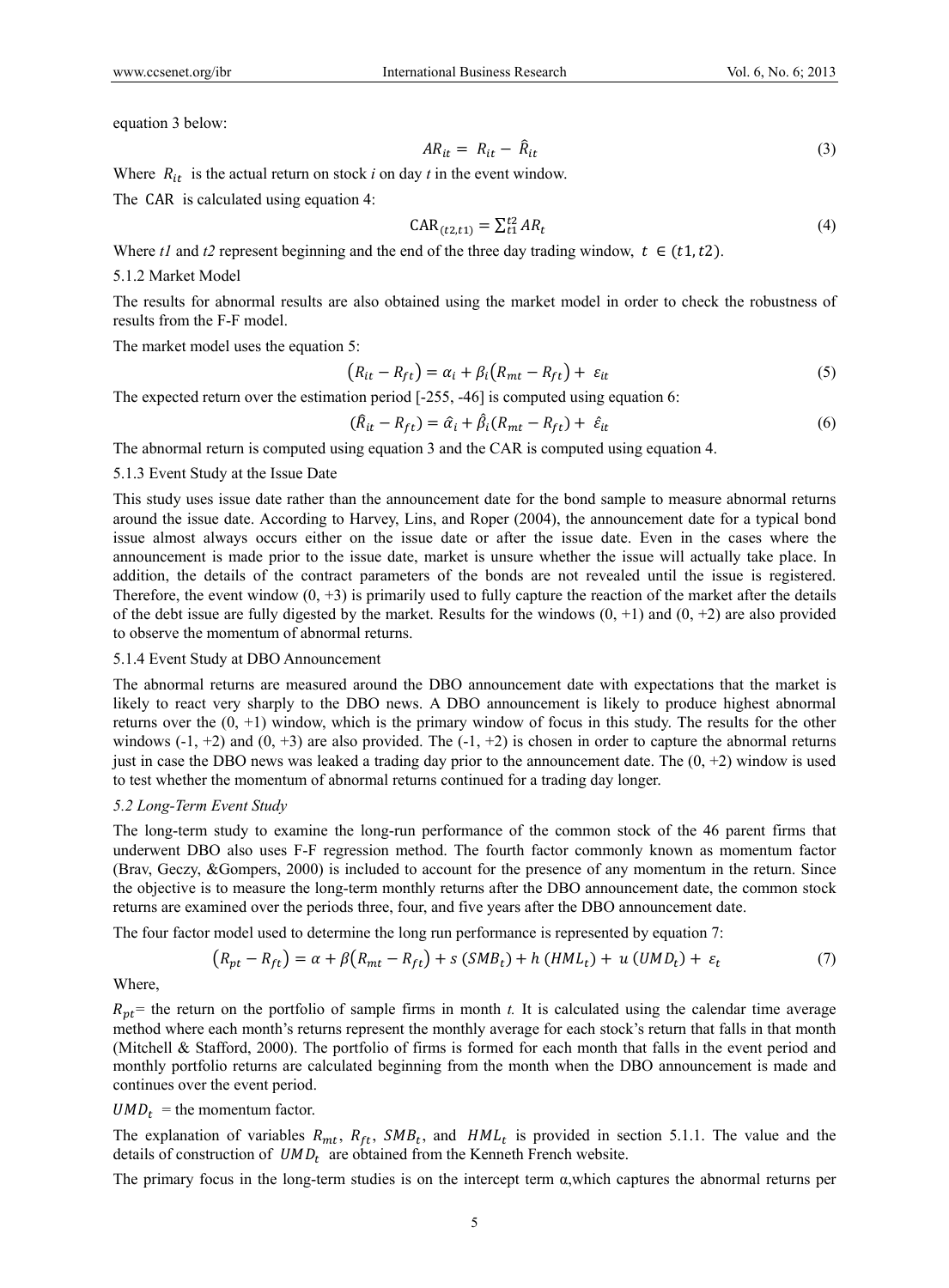month. The monthly average returns  $(R_{pt})$  are calculated by constructing value-weighted (VW) portfolio. The portfolio is constructed by taking weighted average of the returns of all the firms that fall in a particular month, weighted by the firm value (market capitalization) (Fama & French, 1993). The results are presented for the ordinary least squares (OLS) regression method. The results are also presented for the weighted least squares (WLS) regression method to check the robustness of the results.

#### **6. Results**

Table 1 depicts the CAR over the windows  $(0, +3)$ ,  $(0, +2)$ , and  $(0, +1)$  around the ERC bonds issue date. These results are provided to test the hypothesis 1. The results for F-F model as well as the market model are presented for the equally weighted/value weighted CRSP index. The focus is on the results over the event window  $(0, +3)$ as discussed earlier in section 5.1.3. For the F-F equally weighted model the CAR is -1.26% and statistically significant at 5%. For the F-F value weighted model the CAR is -1.29% and is statistically significant at 5%. The CAR for the equally weighted and the value weighted market model is also negative and statistically significant at 5%. The CAR for  $(0, +2)$  and  $(0, +1)$  is also negative and statistically significant for both equally weighted and value weighted F-F and the market model. These results confirm our hypothesis 1.

| Method               | <b>Event Window</b> | Mean Cumulative | Portfolio Time-Series | Percent  | Generalized |
|----------------------|---------------------|-----------------|-----------------------|----------|-------------|
|                      | (Days)              | Abnormal Return | t-statistic           | Negative | Sign Z      |
| Fama-French/Equally  | $(0, +1)$           | $-0.80%$        | $-1.62*$              | 63       | $-1.29*$    |
| Weighted             | $(0, +2)$           | $-1.10%$        | $-1.81**$             | 58       | $-1.86**$   |
|                      | $(0, +3)$           | $-1.26%$        | $-1.81**$             | 61       | $-2.06**$   |
| Fama-French/Value    | $(0, +1)$           | $-0.77%$        | $-1.55*$              | 59       | $-0.83$     |
| Weighted             | $(0, +2)$           | $-1.12%$        | $-1.84**$             | 68       | $-2.01**$   |
|                      | $(0, +3)$           | $-1.29%$        | $-1.84**$             | 65       | $-1.71**$   |
| Market Model/Equally | $(0, +1)$           | $-0.86%$        | $-1.67**$             | 66       | $-1.55*$    |
| Weighted             | $(0, +2)$           | $-1.25%$        | $-2.00**$             | 68       | $-1.88**$   |
|                      | $(0, +3)$           | $-1.43%$        | $-1.97**$             | 68       | $-1.88**$   |
| Market Model/Value   | $(0, +1)$           | $-0.78%$        | $-1.51*$              | 66       | $-1.69**$   |
| Weighted             | $(0, +2)$           | $-1.03%$        | $-1.64**$             | 61       | $-1.04$     |
|                      | $(0, +3)$           | $-1.25%$        | $-1.71**$             | 63       | $-1.36*$    |

Table 1. Mean cumulative abnormal returns (CAR) around the ERC bonds issue date

Description: The results show average cumulative abnormal returns for the event windows  $(0, +1)$ ,  $(0, +2)$ , and  $(0, +3)$ ,  $(0, +1)$ ,  $(0, +2)$ , and (+3)correspond to the first, second, and third trading day after the issue date respectively. Abnormal returns are estimated using returns from 255 days prior to the issue date and ending 46 days before the issue date. The significance of the difference between the proportion of positive/negative returns in the event period and the fraction of positive/negative returns in the estimation period is measured by Generalized Sign Z test. \*\*\*, \*\*, and \* indicate significance at the 1%, 5%, and 10% level, respectively.

Table 2 depicts the CAR over the windows  $(-1, +2)$ ,  $(0, +1)$ , and  $(0, +2)$  around the DBO announcement date. These results are provided to test the hypothesis 2. The results for F-F model as well as the market model are presented for the equally weighted/value weighted CRSP index. The focus is on the results over the event window  $(0, +1)$  as discussed earlier in section 5.1.4. For the F-F equally weighted model the CAR is 4.66% and statistically significant at 1%. For the F-F value weighted model the CAR is 4.78% and is statistically significant at 1%. The CAR for the equally weighted and the value weighted market model is also positive and statistically significant at 1%. The CAR for  $(-1, +2)$  and  $(0, +2)$  is also positive and statistically significant at 1% for both equally weighted and value weighted, F-F and the market models. These results confirm our hypothesis 2.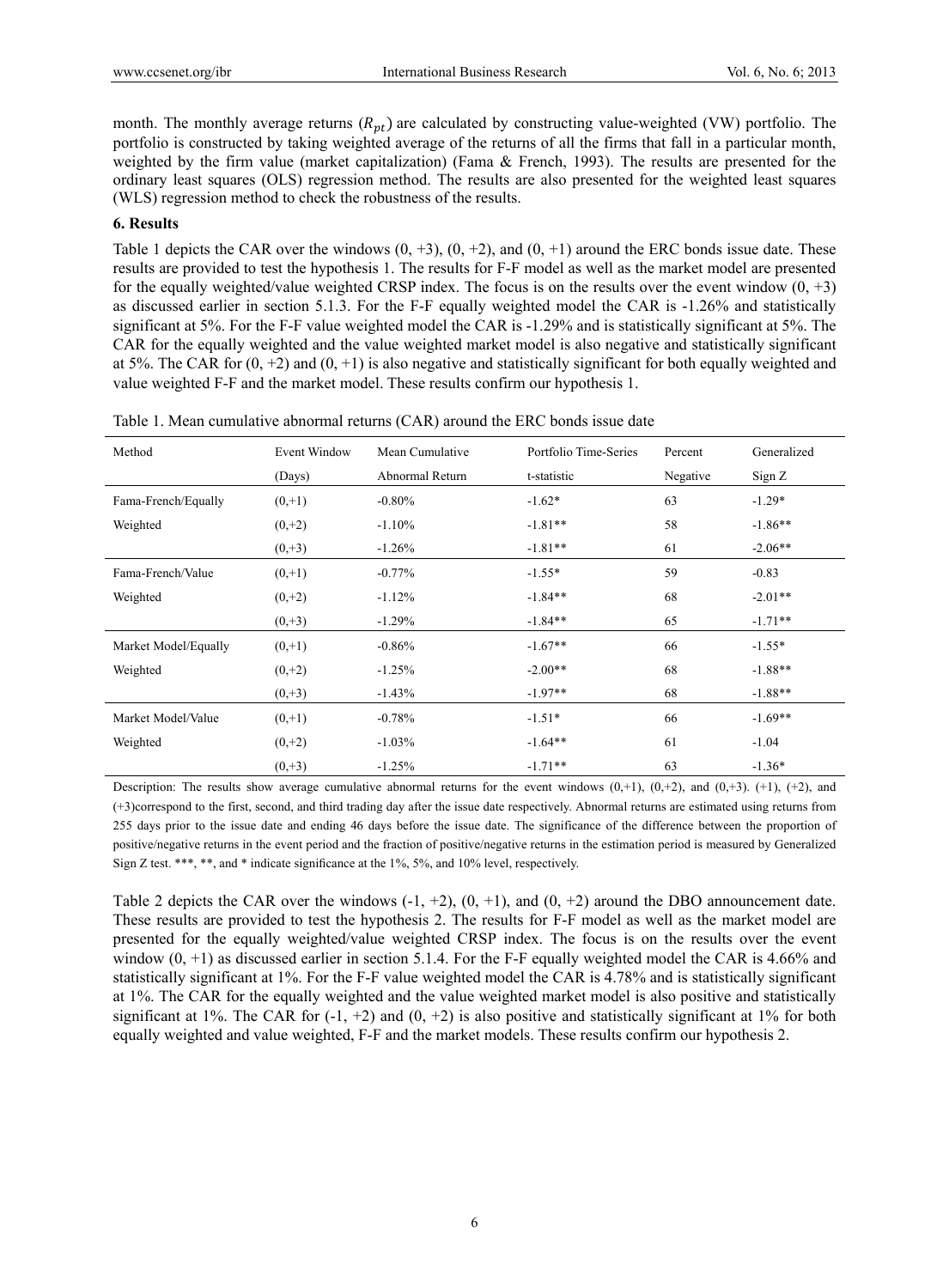| Method               | Event Window | Mean Cumulative | Portfolio Time-Series | Percent  | Generalized |
|----------------------|--------------|-----------------|-----------------------|----------|-------------|
|                      | (Days)       | Abnormal Return | t-statistic           | Positive | Sign Z      |
| Fama-French/Equally  | $(-1,+2)$    | 4.77%           | $5.245***$            | 68       | $2.418***$  |
| Weighted             | $(0, +1)$    | 4.66%           | $7.246***$            | 70       | $2.747***$  |
|                      | $(0, +2)$    | 4.61%           | 5.844***              | 65       | $2.088**$   |
| Fama-French/Value    | $(-1,+2)$    | 4.96%           | $5.436***$            | 68       | $2.418***$  |
| Weighted             | $(0, +1)$    | 4.78%           | $7.411***$            | 76       | $3.405***$  |
|                      | $(0, +2)$    | 4.75%           | $6.013***$            | 65       | $2.088**$   |
| Market Model/Equally | $(-1,+2)$    | 4.07%           | $4.317***$            | 59       | $1.667**$   |
| Weighted             | $(0, +1)$    | 4.21%           | $6.322***$            | 65       | $2.327***$  |
|                      | $(0, +2)$    | 4.03%           | $4.931***$            | 62       | $1.997**$   |
| Market Model/Value   | $(-1,+2)$    | 4.41%           | $4.671***$            | 65       | $1.455*$    |
| Weighted             | $(0, +1)$    | 4.41%           | $6.603***$            | 62       | $2.113**$   |
|                      | $(0, +2)$    | 4.37%           | $5.353***$            | 61       | $1.784**$   |

Table 2. Mean cumulative abnormal returns around the DBO announcement date

Description: The results show average cumulative abnormal returns for the event windows  $(-1, +2)$ ,  $(0, +1)$ , and  $(0, +2)$ . The days in the windows correspond to a day prior  $(-1)$  to the DBO announcement date (0) and the first  $(+1)$ , and the second  $(+2)$  trading day after the DBO announcement date. Abnormal returns are estimated using returns from 255 days prior to the DBO announcement date and ending 46 days before the DBO announcement date. The significance of the difference between the proportion of positive/negative returns in the event period and the fraction of positive/negative returns in the estimation period is measured by Generalized Sign Z test. \*\*\*, \*\*, and \* indicate significance at the 1%, 5%, and 10% level, respectively.

Table 3 provides the results for the calendar time average F-F model (with momentum factor) for the sample of 46 firms. These results are provided to test the hypothesis 3. The panels A, B, and C in table 3 provide the OLS and WLS results for the VW portfolios over the periods three, four, and five years after the DBO announcement date. The focus in the long-term type event studies is on the intercept estimate  $\alpha$ , which measures the abnormal monthly return. The  $\alpha$  for the event period from issue date to three years after the issue date (Panel A) shows negative monthly return of -0.83%/-0.75%for OLS/WLS methods, statistically significant at 5%. These monthly returns compound to a significant loss of -26%/ -24% over the entire three year period. The α for the event period from issue date to four years after the issue date (Panel B) shows negative monthly return of -0.62%/-0.58%for OLS/WLS methods, statistically significant at 10% and 5% respectively. These monthly returns compound to a significant loss of -26%/ -24% over the entire four year period. The α for the event period from issue date to five years after the issue date (Panel C) shows negative monthly return of -0.51%/-0.60%for OLS/WLS methods, statistically significant at 10% and 5% respectively. These monthly returns compound to significant loss of -26%/ -30% over the entire five year period. All the results provide strong evidence that these firms significantly underperform three, four, and five years after the DBO date. These results confirm hypothesis 3.

| <b>Event Period</b>     | $\alpha$     | ß             | s            | h            | u             | AdjR <sup>2</sup> |
|-------------------------|--------------|---------------|--------------|--------------|---------------|-------------------|
| Panel A: 3 Year Returns |              |               |              |              |               |                   |
| OLS Regression          | $-0.83$      | 1.11          | 0.49         | 0.50         | $-0.16$       | 39.90%            |
|                         | $(-2.03)$ ** | $(11.93)$ *** | $(3.90)$ *** | $(3.05)$ *** | $(-2.63)$ *** |                   |
| WLS Regression          | $-0.75$      | 1.04          | 0.53         | 0.50         | $-0.21$       | 36.76%            |
|                         | $(-1.96)$ ** | $(11.36)$ *** | $(5.00)$ *** | $(4.02)$ *** | $(-3.02)$ *** |                   |
| Panel B: 4 Year Returns |              |               |              |              |               |                   |
| OLS Regression          | $-0.62$      | 1.13          | 0.50         | 0.41         | $-0.08$       | 42.38%            |
|                         | $(-1.59)*$   | $(12.69)$ *** | $(4.06)$ *** | $(2.58)$ *** | $(-2.69)$ *** |                   |
| WLS Regression          | $-0.58$      | 1.04          | 0.45         | 0.35         | $-0.28$       | 41.09%            |
|                         | $(-1.67)$ ** | $(12.41)$ *** | $(4.70)$ *** | $(3.04)$ *** | $(-2.48)$ *** |                   |
| Panel C: 5 Year Returns |              |               |              |              |               |                   |
| OLS Regression          | $-0.51$      | 1.15          | 0.45         | 0.43         | $-0.18$       | 49.03%            |
|                         | $(-1.47)$ *  | $(13.46)$ *** | $(3.70)$ *** | $(2.80)$ **  | $(-3.22)$ *** |                   |
| WLS Regression          | $-0.6$       | 1.07          | 0.43         | 0.44         | $-0.09$       | 46.49%            |
|                         | $(-1.91)$ ** | $(14.17)$ *** | $(5.05)$ *** | $(4.30)$ *** | $(-3.11)$ *** |                   |

Table 3. Long-term performance after the DBO announcement date

Description: OLS corresponds to Ordinary Least Squares regression. WLS corresponds to Weighted Least Squares regression. Value weighted returns are used for both OLS and WLS methods where the returns are weighted by the market capitalization of the firm at the DBO announcement date. White's method (White, 1980) is used to calculate t-statistics. \*\*\* indicates significance at 1% level, \*\* indicates significance at 5% level, and \* indicates significance at 10% level.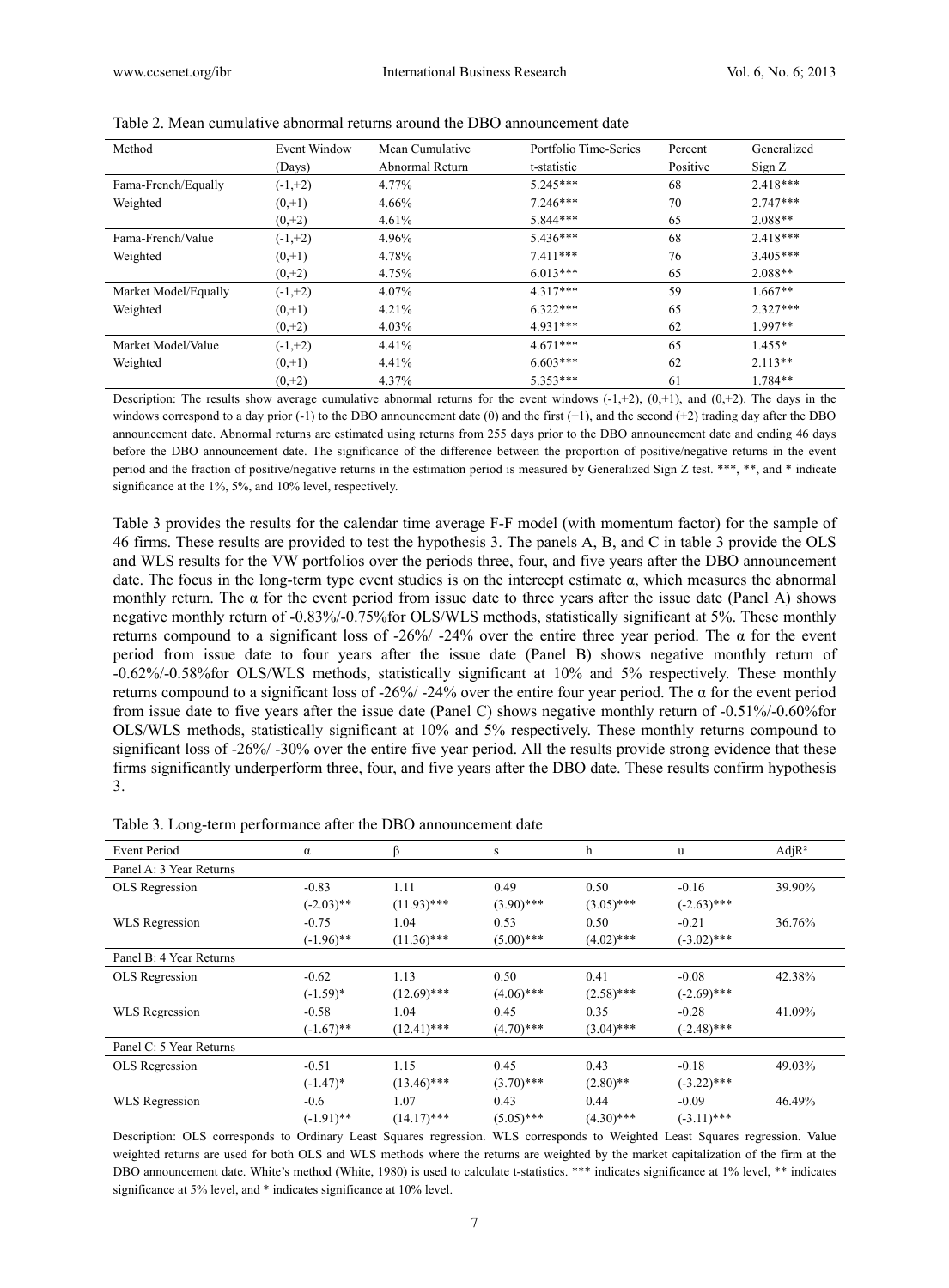#### **7. Conclusion**

The protective provisions, such as ERCs in bonds, intended to provide protection to the bondholders from significant firm restructuring events such as leveraged buyout (LBO) and divisional buyout (DBO) typically, require the issuing (parent) firms to redeem (make suboptimal call or put back by investors) or restructure these bonds and reissue with terms favorable to the investors and unfavorable to the firms. Refinancing of redeemed issues places long-term cost burden on the parent firm (Chatfield & Moyer, 1986). Although, DBO is expected to provide operational benefits to the parent firm (Hite & Vetsuypens, 1989), the parent firms with ERC bonds outstanding are likely to face enormous long-term refinancing cost of these bonds. In analyzing the long-term performance of a sample of 46 parent firms with DBO that had ERC bonds outstanding at the DBO, I find that the refinancing cost of ERC protected bonds overshadows any operational benefits of the DBO. These firms significantly underperform the market in the long-term over the periods three, four, and five years after the DBO. I also find strong evidence of short-term positive announcement effect at the announcement of the DBO for these parent firms. The short-term positive abnormal returns at the DBO announcement do not transform into long-term positive returns. This dichotomy can be attributed to short-term overreaction by the common stock investors (Barberis et al., 1998). I also find significantly negative cumulative abnormal returns at the issue date of the ERC bonds by the parent firms. This confirms the observation by (Perumpral et al., 1999; Billet et al., 2010) that the presence of ERCs in bonds lowers the stock price due to managerial entrenchment and potential loss of restructure premium for the stockholders. These results have significant implications for the bond investors and common stock investors in these types of firms.

#### **References**

- Affleck-Graves, J., & Miller, R. E. (2003). The Information Content of Calls of Debt: Evidence from Long-Run Stock Returns. *Journal of Financial Research, 26*(4), 421-447. http://dx.doi.org/10.1111/1475-6803.00067
- Ambrose, B. W., & Winters, D. B. (1992). Does an Industry Effect Exists for Leveraged Buyouts? *Financial Management, 21*(1), 89-101. http://dx.doi.org/10.2307/3665683
- Asquith, P., & Wizman, T. A. (1990). Event Risk, Covenants, and Bondholder Returns in Leveraged Buyouts. *Journal of Financial Economics, 27*(1), 195-213. http://dx.doi.org/10.1016/0304-405X(90)90026-V
- Bae, S. C., & Jo, H. (2002). Consolidating Corporate Control: Divisional Versus Whole-Company Leveraged Buyouts. *Journal of Financial Research, 25*(2), 247-262. http://dx.doi.org/10.1111/1475-6803.t01-1-00006
- Barberis, N., Shleifer, A., & Vishny, R. (1998). A Model of Investor Sentiment. *Journal of Financial Economics, 49*(3), 307-343. http://dx.doi.org/10.1016/S0304-405X(98)00027-0
- Billett, M. T., Jiang, Z., & Lie, E. (2010). The Effect of Change-in-Control Covenants on Takeovers: Evidence from Leveraged Buyouts. *Journal of Corporate Finance, 16*(1), 1-15. http://dx.doi.org/10.1016/j.jcorpfin.2009.09.005
- Brav, A., Geczy, C., & Gompers, P. (2000). Is the Abnormal Return Following Equity Issuance Anomalous? *Journal of Financial Economics, 56*(2), 209-249. http://dx.doi.org/10.1016/S0304-405X(00)00040-4
- Chatfield, R. E., & Moyer, R. C. (1986). "Putting" Away Bond Risk: An Empirical Examination of the Value of the Put Option on Bonds. *Financial Management, 15*(2), 26-33. http://dx.doi.org/10.2307/3664975
- Cook, D. O., & Easterwood, J. C. (1994). Poison Put Bonds: An Analysis of their Economic Role. *Journal of Finance, 49*(5), 1905-1920. http://dx.doi.org/10.1111/j.1540-6261.1994.tb04787.x
- Cook, D. O., Easterwood, J. C., & Martin, J. (1992). Bondholder Wealth Effects of Management Buyouts. *Financial Management, 21*(1), 102-113. http://dx.doi.org/10.2307/3665684
- Cremers, M. K. J., Nair, V. B., & Wie, C. (2007). Governance Mechanisms and Bond Prices. *Review of Financial Studies, 20*(5), 1359-1388. http://dx.doi.org/10.1093/revfin/hhm006
- DeAngelo, H., & DeAngelo, L. (1987). Management Buyouts of Publicly Traded Corporations. *Financial Analysts Journal, 43*(3), 38-49. http://dx.doi.org/10.2469/faj.v43.n3.38
- Fama, E., & French, K. (1993). Common Risk Factors in the Returns on Stocks and Bonds. *Journal of Financial Economics, 33*(1), 3-56. http://dx.doi.org/10.1016/0304-405X(93)90023-5
- Friend, I., & Lang, L. P. (1988). An Empirical Test of the Impact of Managerial Self-interest on Corporate Capital Structure. *Journal of Finance, 43*(2), 271-281. http://dx.doi.org/10.1111/j.1540-6261.1988.tb03938.x
- Harvey, C. R., Lins, K. V., & Roper, A. H. (2004). The Effect of Capital Structure When Expected Agency Costs